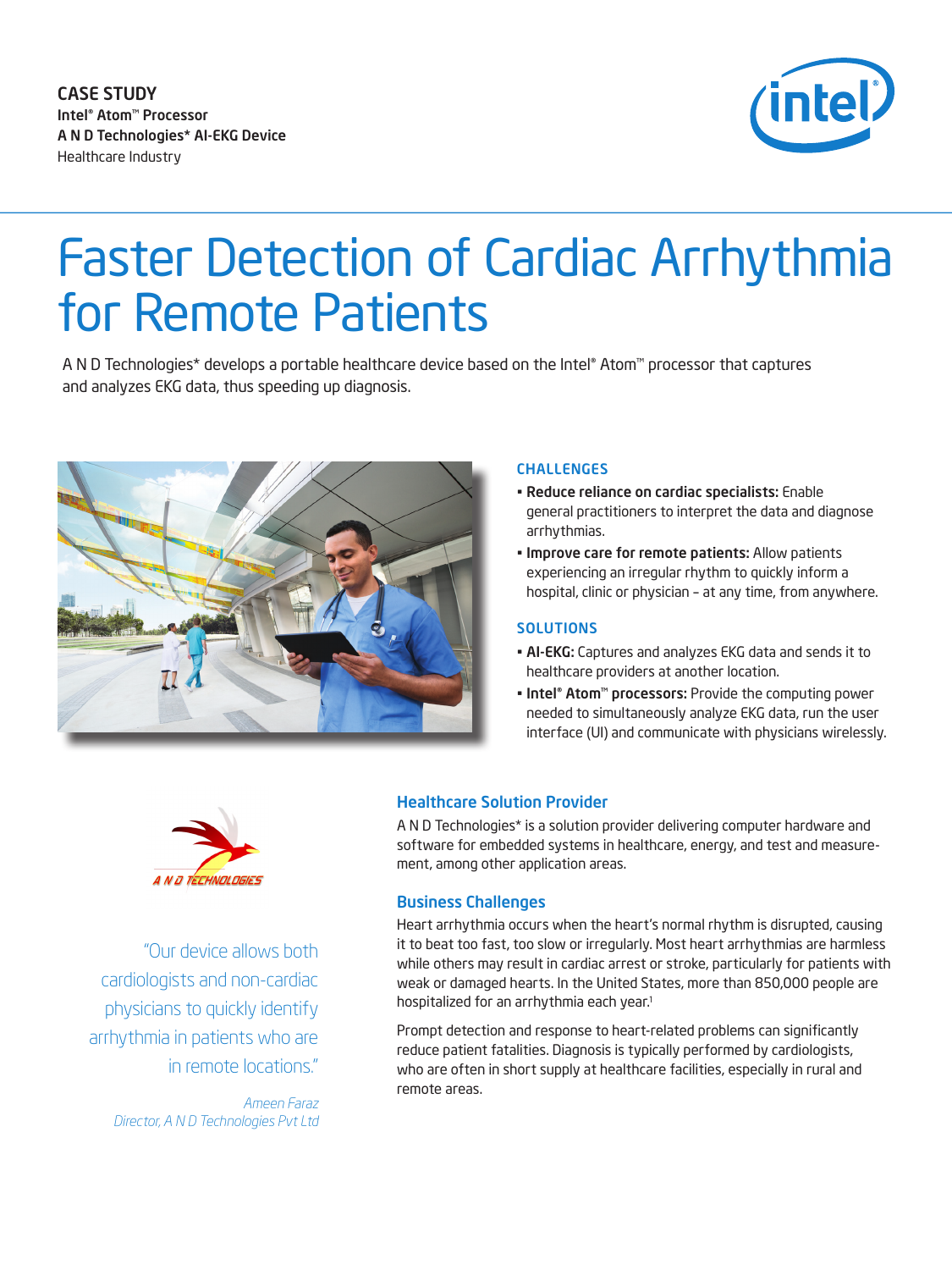"The Intel® Atom™ processor permitted us to greatly simplify our hardware platform," said Ameen Faraz, Director at A N D Technologies.

## Technology Solutions

Breaking new ground in healthcare, the AI-EKG from A N D Technologies eliminates the need to have a cardiologist read an electrocardiogram test — also called an EKG or ECG. This is because the device collects, analyzes and sends the EKG data to a healthcare facility where general practitioners (non-cardiac specialists) can interpret the data and determine the proper course of action.

The AI-EKG is a portable heart diagnostic system that patients carry around with them. When they feel an irregular heartbeat, the device can be used to immediately take a standard, resting EKG. In the majority of cases, patients will send their data to healthcare clinics and physicians via email or an Internet portal.

Physicians can also remotely control the AI-EKG in order to change settings and view the data live (Figure 1). This feature enables physicians to better assess the condition of the patients and reach a more accurate diagnosis.

In addition to performing heart diagnostics, the AI-EKG functions as a personal computer, running Microsoft\* Windows\* and applications such as Internet browsing and file storage. By offering dual-functionality, the device provides patients a high level of utility at home or away.

## Device Features

The battery-operated AI-EKG shows patients what they need on a multi-angle 7-inch color display controlled by a friendly user interface that makes reading waveform data easy. The device supports three, six or eight leads to deliver excellent image quality. Avoiding expensive, thermal ECG paper, the device sends waveform data to home or office printers with standard paper. Other device features include:

- High-performance dual-core Intel® Atom™ processor
- Dual-function:
	- Heart monitoring
	- Basic PC
- Data connectivity:
	- USB and Ethernet standard
	- Wi-Fi and 3G/4G mobile broadband optional
- Storage capacity up to 3000 digital ECG records
- Windows Embedded Standard 7 operating system



Figure 1. Eight EKG signals displayed simultaneously

## Innovative Design

A N D Technologies recently redesigned the AI-EKG using a dualcore Intel Atom processor, which allowed the elimination of a digital signal processor (DSP). Removing the DSP translated into lower power consumption, longer battery life, and lower overall system cost and complexity. Now, one of the Intel® processor cores measures the outputs of the EKG electrodes, and the second core runs the user interface. When the device operates as a PC, both cores are available to run user applications.

The AI-EKG incorporates signal processing algorithms from National Instruments\*' LabVIEW\*, which contains powerful tools in denoising, analyzing and extracting ECG signals. The software helped reduce development time by around 70 percent compared to writing the signal processing code inhouse. Additionally, LabVIEW enables developers to make quick upgrades.

The device also incorporates a number of leading edge technologies to enhance security and operation. McAfee\* Embedded Control software protects the device against malware infections and attacks. Intel® Solid-State Drives (Intel® SSDs) enable the device to boot up in under 10 seconds,<sup>2</sup> and Intel® WiFi tools provide flexible and convenient connectivity.